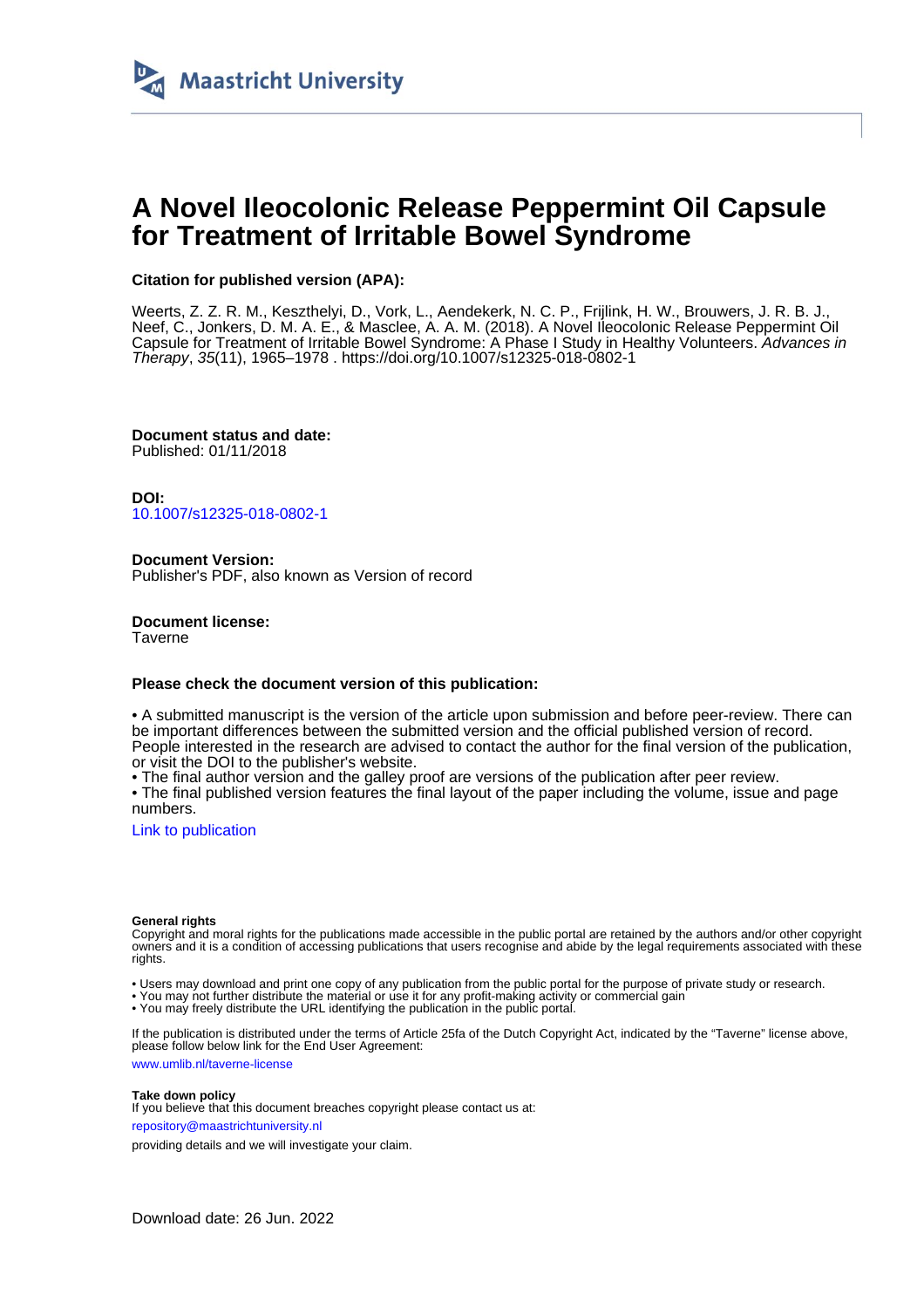ORIGINAL RESEARCH



# A Novel Ileocolonic Release Peppermint Oil Capsule for Treatment of Irritable Bowel Syndrome: A Phase I Study in Healthy Volunteers

Zsa Zsa R. M. Weerts · Daniel Keszthelyi · Lisa Vork · Nic C. P. Aendekerk ·

Henderik W. Frijlink · Jacobus R. B. J. Brouwers · Cees Neef ·

Daisy M. A. E. Jonkers · Ad A. M. Masclee

Received: August 9, 2018 / Published online: October 4, 2018 © Springer Healthcare Ltd., part of Springer Nature 2018

# ABSTRACT

Introduction: Peppermint oil (PO) has been shown to reduce abdominal pain in patients with irritable bowel syndrome (IBS). PO is assumed to induce intestinal smooth muscle relaxation and desensitization of nociceptive nerve afferents. To increase colonic PO concentration, an ileocolonic release peppermint oil (IC-PO) capsule has been developed. The aim of this study was to compare pharmacokinetic parameters of the currently available small

Enhanced digital features To view enhanced digital features for this article go to [https://doi.org/10.6084/](http://dx.doi.org/10.6084/m9.figshare.7127297) [m9.figshare.7127297.](http://dx.doi.org/10.6084/m9.figshare.7127297)

Electronic supplementary material The online version of this article ([https://doi.org/10.1007/s12325-](http://dx.doi.org/10.1007/s12325-018-0802-1) [018-0802-1](http://dx.doi.org/10.1007/s12325-018-0802-1)) contains supplementary material, which is available to authorized users.

Z. Z. R. M. Weerts (⊠) · D. Keszthelyi · L. Vork · N. C. P. Aendekerk - D. M. A. E. Jonkers - A. A. M. Masclee

Division of Gastroenterology-Hepatology, NUTRIM School for Nutrition and Translational Research in Metabolism, Maastricht University Medical Center, Maastricht, The Netherlands e-mail: z.weerts@maastrichtuniversity.nl

#### H. W. Frijlink

Department of Pharmaceutical Technology and Biopharmacy, University of Groningen, Groningen Research Institute of Pharmacy, Groningen, The Netherlands

intestinal release PO (SI-PO) and the novel IC-PO.

Methods: In this randomized, double-blind, crossover study, subjects received 182 mg of either SI-PO or IC-PO in a crossover design with a washout period of more than 14 days. Blood samples were collected to determine menthol glucuronide concentrations.

Results: Eight healthy volunteers (50% female, median age 22) were included. The time to reach the maximum concentration  $(T_{\text{max}})$  of IC-PO was significantly longer compared to SI-PO with a median (IQR) of 360 (360–405) versus 180 (120–180) min. The lag time  $(T<sub>lag</sub>)$  was significantly longer with a median (IQR) of 225 (204–284) for IC-PO compared to 37 (6–65) min for SI-PO. The areas under the menthol glucuronide plasma concentration–time curves were significantly smaller with a median (IQR) of 2331  $\mu$ g h/L (2006–2510) for IC-PO compared to 2623 lg h/L (2471–2920) for SI-PO. No

Unit of Pharmacotherapy, Pharmacoepidemiology and Pharmacoeconomics, University of Groningen, Groningen Research Institute of Pharmacy, Groningen, The Netherlands

C. Neef

Department of Clinical Pharmacy and Toxicology, CAPHRI School for Public Health and Primary Care, Maastricht University Medical Center, Maastricht, The Netherlands

J. R. B. J. Brouwers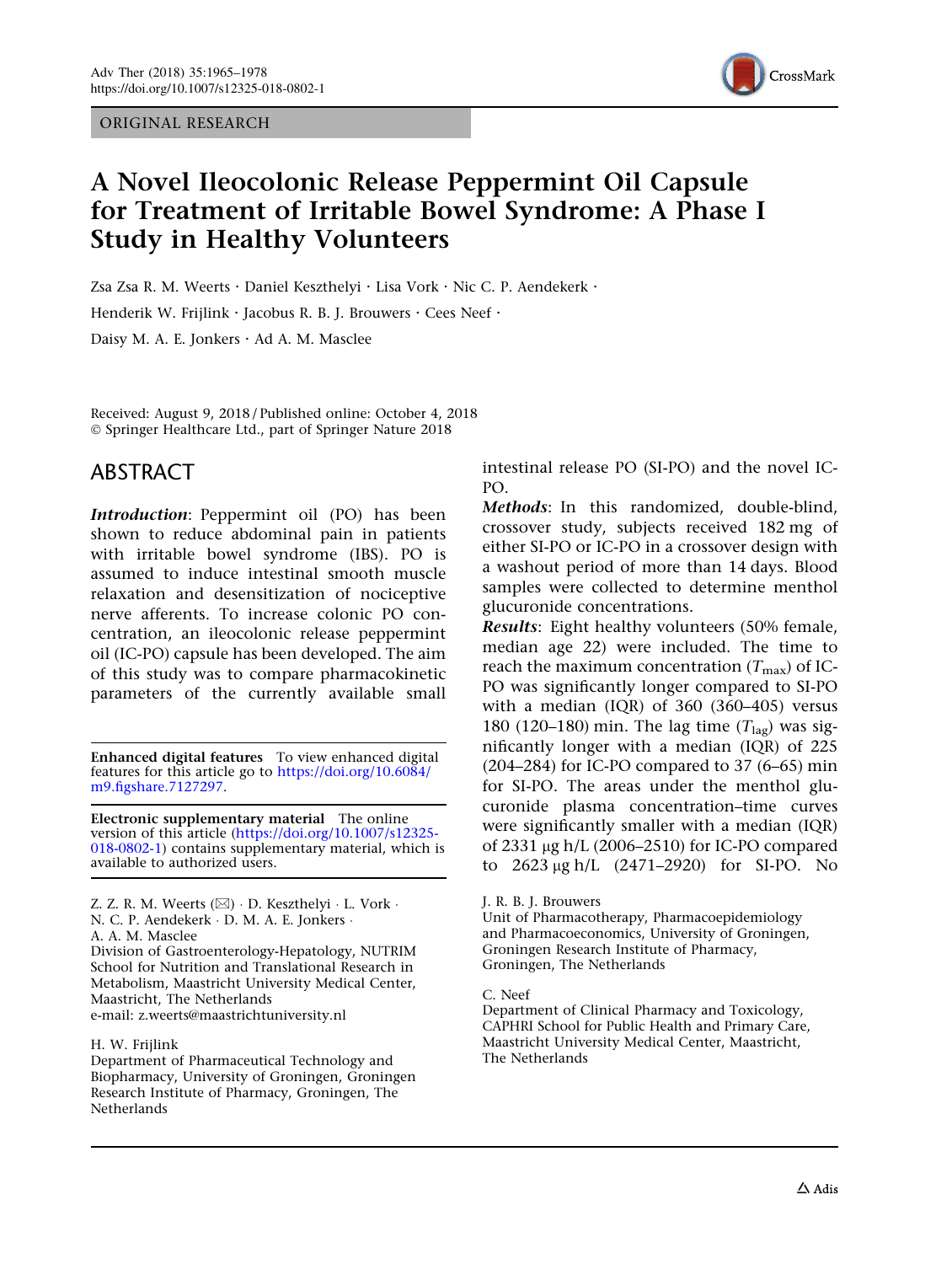significant differences were found in peak concentrations and elimination half-lives.

Conclusion: IC-PO has a significantly delayed peak menthol glucuronide concentration and  $T<sub>lag</sub>$ , both pointing to the release of PO in the more distal part of the intestine. This may enhance therapeutic efficacy as it results in increased exposure of colonic mucosal afferents to the PO. A randomized controlled trial investigating the efficacy of SI and IC-PO in IBS is currently ongoing.

Trial registration: ClinicalTrials.gov identifier, NCT02291445, EudraCT database 2014-004195- 32.

Keywords: Abdominal pain; Irritable bowel syndrome; Gastroenterology; Peppermint oil; Pharmacokinetics; Phase I; Targeted therapeutics

# INTRODUCTION

Irritable bowel syndrome (IBS) is a complex functional bowel disorder affecting up to 10–20% of the population in developed countries [[1,](#page-11-0) [2](#page-11-0)]. It is characterized by recurrent abdominal pain associated with changes in bowel habits [[1\]](#page-11-0). Of the currently available treatment entities, peppermint oil released in the upper small intestine has been shown to be effective in reducing complaints of abdominal pain and inducing global symptom improvement [[3,](#page-11-0) [4](#page-11-0)] with a reported number needed to treat (NNT) of 2–3  $[5, 6]$  $[5, 6]$  $[5, 6]$  $[5, 6]$  $[5, 6]$ .

The main constituent of peppermint oil is Lmenthol, which is rapidly metabolized to menthol glucuronide and excreted in urine when taken orally. The exact mechanism of how peppermint oil acts remains to be elucidated, but is most likely multifactorial [[7\]](#page-12-0). What is known, however, is its dose-related relaxational effect of intestinal smooth muscle through the inhibition of calcium influx into the sarcolemma of smooth muscle cells [[8–10\]](#page-12-0) and thereby potentially decreasing abdominal cramps. Furthermore, there are indications that peppermint oil has a direct local antinociceptive effect in the colon through an interaction of L-menthol with transient receptor potential (TRPM8 and/or TRPA1) channels, channels known to play a role in visceral hypersensitivity and pain generation [\[11–14](#page-12-0)]. Other studies have reported inhibition of serotonin type 3 receptors  $(5-HT_3)$  in the human colon [\[15\]](#page-12-0), antimicrobial [\[16,](#page-12-0) [17](#page-12-0)], and carminative effects [[18](#page-12-0)]. Capsules containing peppermint oil are available as an over the counter drug on the European market [[19](#page-12-0)] and capsules containing peppermint oil microspheres are available as a medical food product in the USA and Canada [\[20\]](#page-12-0). All these formulations release peppermint oil in the small intestine.

The use of small intestinal release peppermint oil is associated with upper gastrointestinal side effects, such as an altered sensation in the mouth in up to 11% and dyspeptic symptoms including heartburn, reflux and belching in up to 24% of patients  $[21-24]$ . These burdensome symptoms negatively affect therapy adherence. To decrease these side effects, it could be argued that an ileocolonic release of peppermint oil is beneficial. In addition, a colonic release may increase efficacy in IBS patients by enhancing local colonic relaxation and TRP stimulation. Therefore, a new peppermint oil soft capsule formulation with a predominant distal ileocolonic release has been developed using a previously described ileocolonic delivery technology to coat existing peppermint oil capsules [\[25–](#page-12-0)[27](#page-13-0)].

This study aimed to determine the pharmacokinetic differences and safety of both the small intestinal release peppermint oil and the ileocolonic release peppermint oil in an in vitro model and in healthy volunteers. Because the ileocolonic release formulation will release the peppermint oil in the ileocolonic region as opposed to the upper small intestine, we hypothesized that this will result in a delayed and possibly lower peak menthol glucuronide concentration in the plasma compared to plasma concentrations found after administration of small intestinal release capsules.

## METHODS

#### In Vitro GISS Experiment

The novel ileocolonic release capsules were tested in the gastrointestinal simulation system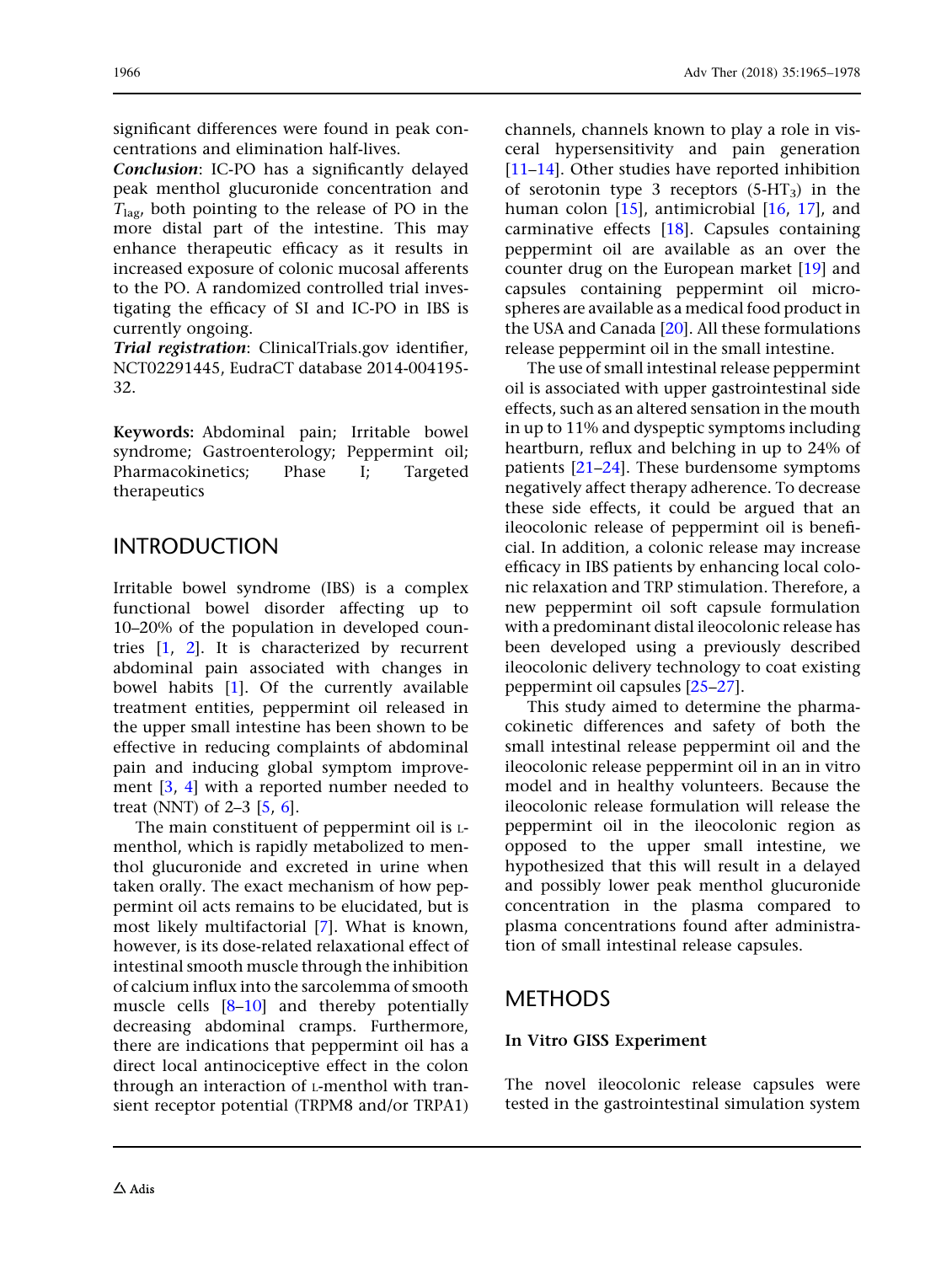| <b>Phase</b>         | Gastrointestinal segment Volume (mL) Residence time (h) pH |      |     |                             | Osmolality (modmol/kg) |
|----------------------|------------------------------------------------------------|------|-----|-----------------------------|------------------------|
|                      | Stomach                                                    | 500  | 2.0 | $1.2 \pm 0.10$ $150 \pm 25$ |                        |
| $\scriptstyle\rm II$ | <i>Jejunum</i>                                             | 629  | 2.0 | $6.8 \pm 0.20$ 250 $\pm$ 50 |                        |
| III                  | Ileum (distal)                                             | 940  | 0.5 | $7.5 \pm 0.25$ 250 $\pm$ 50 |                        |
| IV                   | Colon (proximal)                                           | 1000 | 1.5 | $6.0 \pm 0.25$ 250 $\pm 60$ |                        |

Table 1 Specifications of the four phases of the dissolution test (GISS)

GISS gastrointestinal simulation system

Adapted from Schellekens et al. [\[28\]](#page-13-0). Adapted from European Journal of Pharmaceutical Sciences, Vol. 30, Issue 1, R.C.A. Schellekens, F.E. Stuurman, F.H.J. van der Weert, J.G.W. Kosterink, H.W. Frijlink, A novel dissolution method relevant to intestinal release behaviour and its application in the evaluation of modified release mesalazine products, Pages No. 15–20, Copyright (2007), with permission from Elsevier

(GISS). The GISS is an in vitro model based on the pharmacopoeial dissolution test and has been described in detail elsewhere [\[28\]](#page-13-0). In summary, the model simulates pH and transit times through the human gastrointestinal tract and enables variation of these and other parameters such as osmolality and agitation [\[28](#page-13-0), [29](#page-13-0)]. Table 1 shows the four GISS test phases.

#### Phase I Human Trial

The research protocol was approved by the Maastricht University Medical Center Committee of Ethics and all study procedures were performed in compliance with Good Clinical Practice Guidelines and according to the revised Declaration of Helsinki. The study has been registered in the US National Library of Medicine (NCT02291445) and the EudraCT database (2014-004195-32) and all subjects gave a written informed consent prior to participation.

## Subjects

All subjects were healthy, non-smoking volunteers between 18 and 65 years old, with a BMI between 18 and 25 kg/ $m^2$  and no history of gastrointestinal or other chronic disease (as assessed by screening in which medical history, physical examination, and vital signs were checked). Participants were recruited via local advertisements and a national recruitment website. Exclusion criteria included high intake of alcohol (more than 15 consumptions per

week) or caffeine (more than eight cups coffee a day). Women of fertile age underwent a standard pregnancy test and were instructed to continue their contraception throughout the study.

Medication use (except for contraception) was prohibited in the 14 days prior to the test period and volunteers were instructed to abstain from alcohol, caffeine, grapefruit, and products containing menthol or peppermint oil such as toothpaste, candy, and mouthwash for 48 h before each test day. Menthol-free toothpaste was provided beforehand.

## Study Design

This study is designed according to US Food and Drug Administration (FDA) and European Medicines Agency (EMA) guidelines for bioequivalence studies [\[30,](#page-13-0) [31](#page-13-0)]; a randomized, double blind, two-treatment, single-dose, crossover pharmacokinetic study with a washout period of at least 14, but no longer than 21 days (Fig. [1](#page-4-0)).

The study consisted of two identical test periods of 24 h in which all participants received 182 mg of ileocolonic and small intestinal release peppermint oil capsules. In line with the European Pharmacopoeia entry for peppermint oil [\[32\]](#page-13-0), both 182 mg formulations contained between 51 mg and 105 mg of Lmenthol (normal variance between capsules, no differences between small intestinal versus ileocolonic release). As the estimated half-life of menthol glucuronide in both preparations was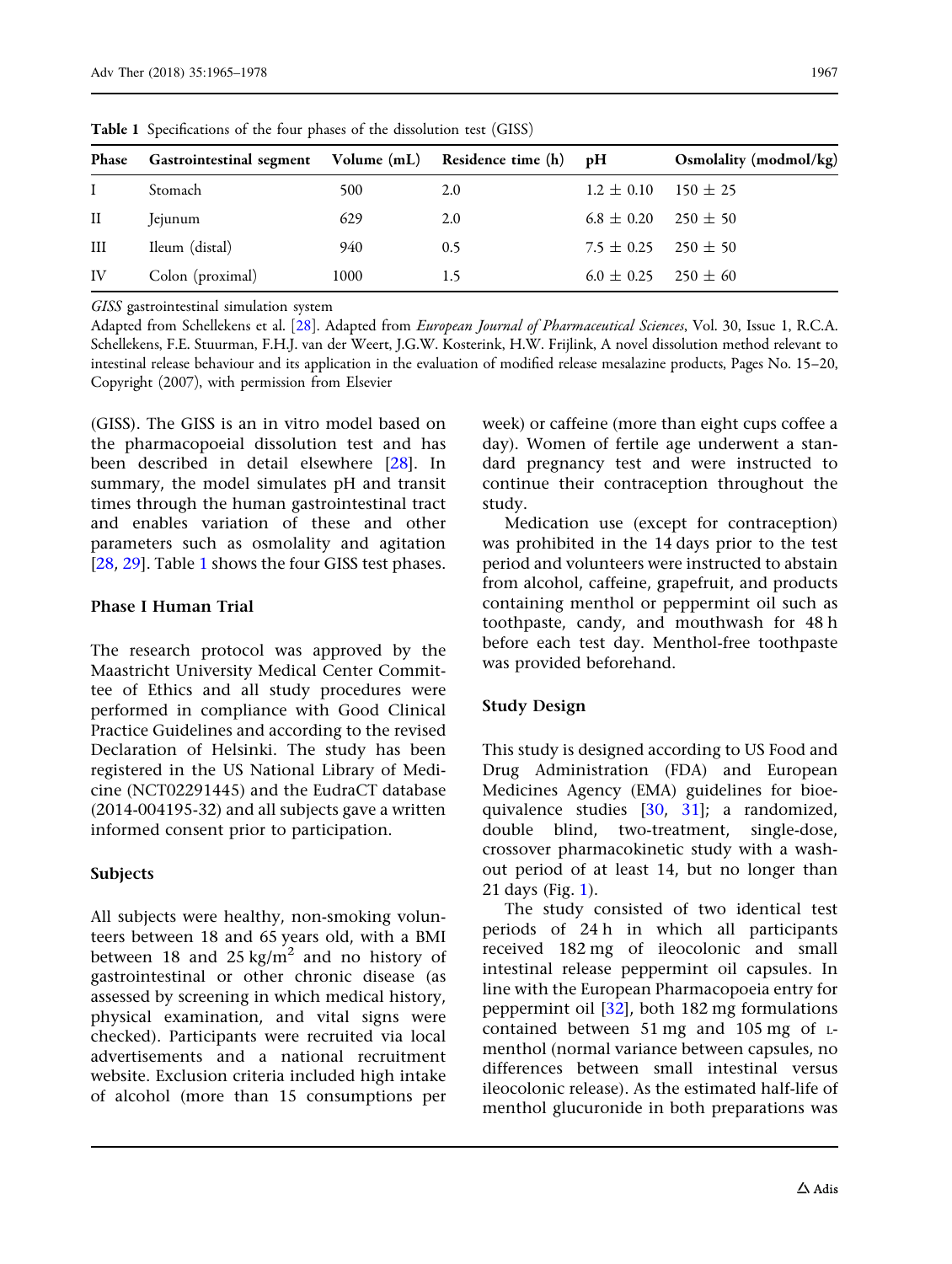<span id="page-4-0"></span>

Fig. 1 Study design; after screening, participants (healthy volunteers) were randomized and received small intestinal release peppermint oil (PO) or ileocolonic release PO in a

crossover design with a washout period of at most 21 days, but at least 14 days

between 3 and 10 h  $[25, 33]$  $[25, 33]$  $[25, 33]$  $[25, 33]$ , no carry-over effects were anticipated as a result of the chosen washout period.

Randomization, preparation, and labeling of the study medication were performed by an independent third party (Tiofarma BV, Oud Beijerland, the Netherlands). Half of the subjects received ileocolonic release capsules in the first test period (and small intestinal release capsules in the second test period) and half of the subjects received small intestinal release capsules in the first test period (and ileocolonic release capsules in the second test period) on the basis of a randomized preselection using web-based randomization software. All capsules were packaged in identical, sealed containers and subject numbers and whether it was the first or second test day were mentioned on the label, ensuring allocation concealment.

On both test days, subjects arrived at the hospital after fasting overnight. Upon arrival, the subject had an intravenous catheter inserted for blood sampling. Prior to the administration of the peppermint oil capsule, several baseline measurements were taken; a venous blood sample was taken to determine baseline plasma menthol glucuronide, an evaluation of baseline side effects was conducted, and blood pressure/heart rate were measured. At  $t = 0$ , the study medication was administered with a 200-mL glass of water. Consequently, at  $t = 1, 2$ , 3, 4, 5, 6, 7, 8, 9, 10, 12, 14, and 24 h, venous blood sampling, side effect evaluation, and blood pressure/heart rate measurements were repeated. Two hours after capsule intake, a standardized breakfast was provided (two sandwiches with cheese and cucumber, glass of milk, 384 calories in total). Lunch and dinner were subsequently provided at  $t = 6$  h and  $t = 10$  h after capsule intake, respectively. The last measurement before midnight took place at  $t = 14$  h, after which the intravenous cannula was removed and the subject was allowed to return home. Participants returned to the hospital for the last measurements at  $t = 24$  h. Throughout the complete study, volunteers were instructed to report any side effects. A telephonic evaluation took place between both test periods.

#### Primary and Secondary Outcomes

The primary outcome was  $T_{\text{max}}$ , time to reach peak menthol glucuronide concentration in plasma. The secondary outcomes were  $T_{\text{lag}}$ , time to reach a menthol glucuronide concentration of 45 µg/L; AUC, area under the plasma concentration–time curve;  $C_{\text{max}}$ , peak menthol glucuronide concentrations;  $T_{1/2}$ , elimination half-life; side effects and tolerability, as determined by a side effect questionnaire and blood pressure/heart rate measurement.

## Pharmacokinetic Analysis

The pharmacokinetic profile of small intestinal and ileocolonic release peppermint oil capsules was determined by menthol glucuronide analysis in the blood. In total, 14 venous blood samples  $(\pm 8 \text{ mL per time point})$  were collected in heparinized tubes at the time points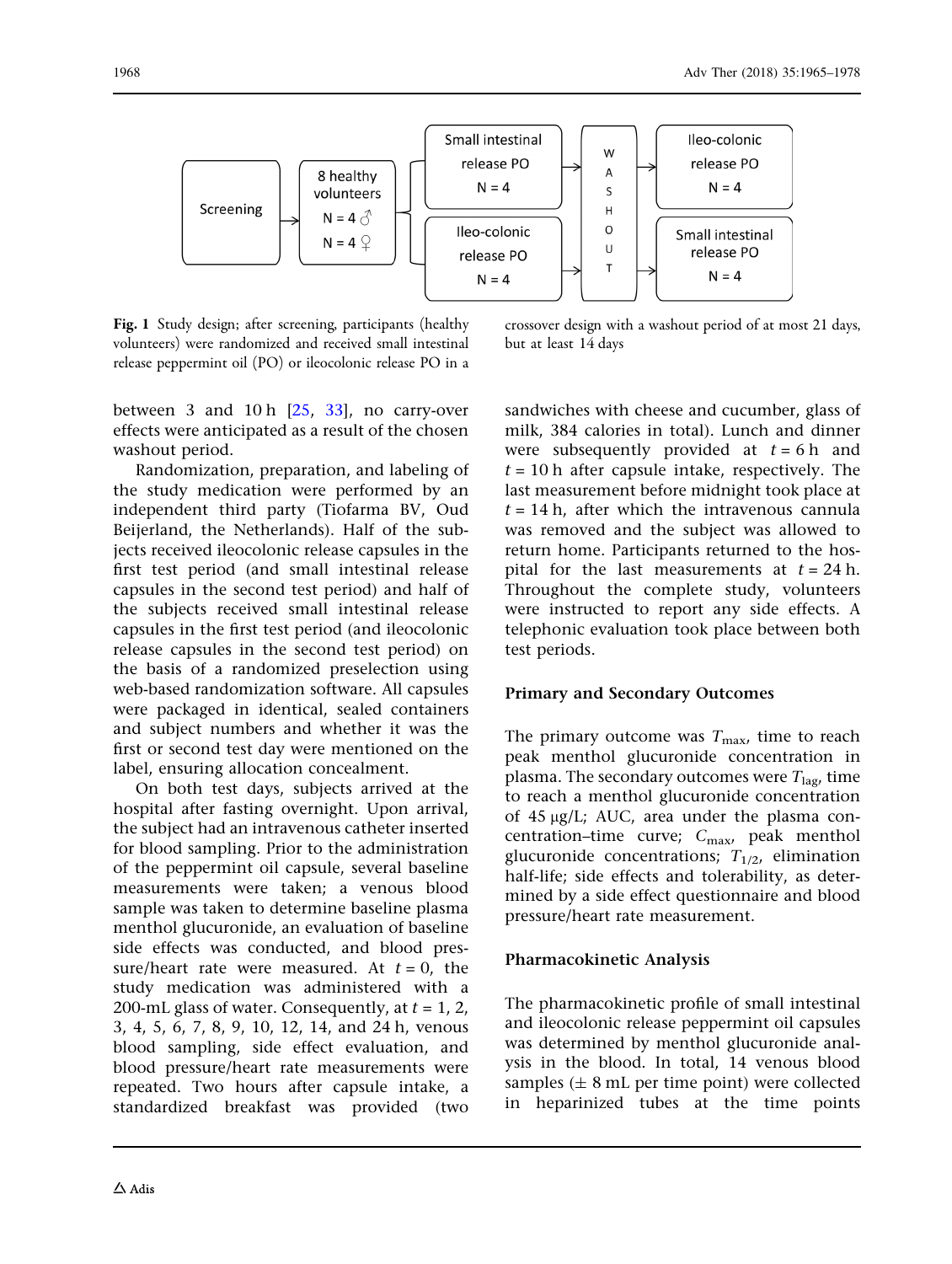<span id="page-5-0"></span>mentioned above. Within 2 h after collection, samples were centrifuged at 3120 rpm for 10 min at  $4^{\circ}$ C and plasma supernatants were stored at  $-80$  °C until assayed. Samples were analyzed for menthol glucuronide concentration, the primary metabolite of L-menthol, by a 15-h incubation at 37 °C with beta-glucuronidase and using gas chromatography mass spectrometry (GC/MS); the method has been described in detail elsewhere [[34](#page-13-0), [35](#page-13-0)]. A detection limit of  $5 \mu g/L$  applied. Menthol glucuronide concentrations are expressed in micrograms per liter.

#### Statistical Analysis

A power calculation was performed (two-sided  $\alpha = 0.05$ ; power = 0.80; Sd = 109; minimal detectable difference in means = 150 min); at least seven subjects were needed to complete the study to reliably demonstrate a significant difference in time to reach peak menthol glucuronide concentration in the plasma  $(T_{\text{max}})$ , between the small intestinal versus the novel ileocolonic release peppermint oil capsules. Anticipating one dropout, the aim was to include eight participants.

Statistical analyses were carried out using IBM SPSS statistics 23.0 (Chicago IL, USA) and GraphPad Prism 6.0 (La Jolla, CA, USA) for Macintosh. As the sample size was small  $(N = 8)$ , data were analyzed using non-parametric tests.  $T_{\text{max}}$ ,  $T_{\text{lag}}$ , and  $C_{\text{max}}$  values were determined directly from the plasma concentration–time profiles for each subject and were analyzed for comparison by the Wilcoxon-signed rank test.

AUCs and  $T_{1/2}$  were calculated by pharmacokinetic software MWPharm 3.80 (Mediware) using the log-linear trapezoidal rule (non-compartmental analysis). AUCs and  $C_{\text{max}}$  were logarithmically transformed and a 90% CI interval was calculated for the log-transformed parameter ratios (small intestinal/ileocolonic release) to assess bioequivalence. A  $p$  value less than 0.05 was considered statistically significant. There were no missing data.

#### Safety and Tolerability Analysis

Subjects were monitored for adverse events by direct observation during the first 14 h after peppermint oil administration and again for 1 h after 24 h. During both test periods, participants completed a questionnaire regarding adverse events and tolerability at the 14 time points mentioned above. In addition, vital signs were reviewed at these 14 time points. In between test periods and after the last test period, volunteers were telephoned to inquire about possible adverse events.

# **RESULTS**

#### In Vitro GISS Experiment

In vitro analysis of the newly produced ileocolonic release peppermint oil capsules in the GISS showed that the actual release of the peppermint oil was postponed until the last phase (colon). Part of the coating remained intact and contained a small residual amount of

|          | Phase Gastrointestinal<br>segment | Capsule appearance                          | Capsule location in<br>dissolution vessel | Oil observed on surface<br>buffer solution |
|----------|-----------------------------------|---------------------------------------------|-------------------------------------------|--------------------------------------------|
|          | Stomach                           | Intact                                      | Bottom                                    | None                                       |
| $\rm II$ | <i><u><b>Jejunum</b></u></i>      | Intact, minor cracks in coating             | <b>Bottom</b>                             | Slight amount                              |
| Ш        | Ileum (distal)                    | Intact, small cracks in coating             | <b>Bottom</b>                             | Small amount                               |
| IV       | Colon (proximal)                  | Open-small residual amount<br>of oil inside | Floating on surface buffer<br>solution    | Large amount                               |

Table 2 Results of ileocolonic release peppermint oil capsules in in vitro dissolution test (GISS)

GISS gastrointestinal simulation system, PO peppermint oil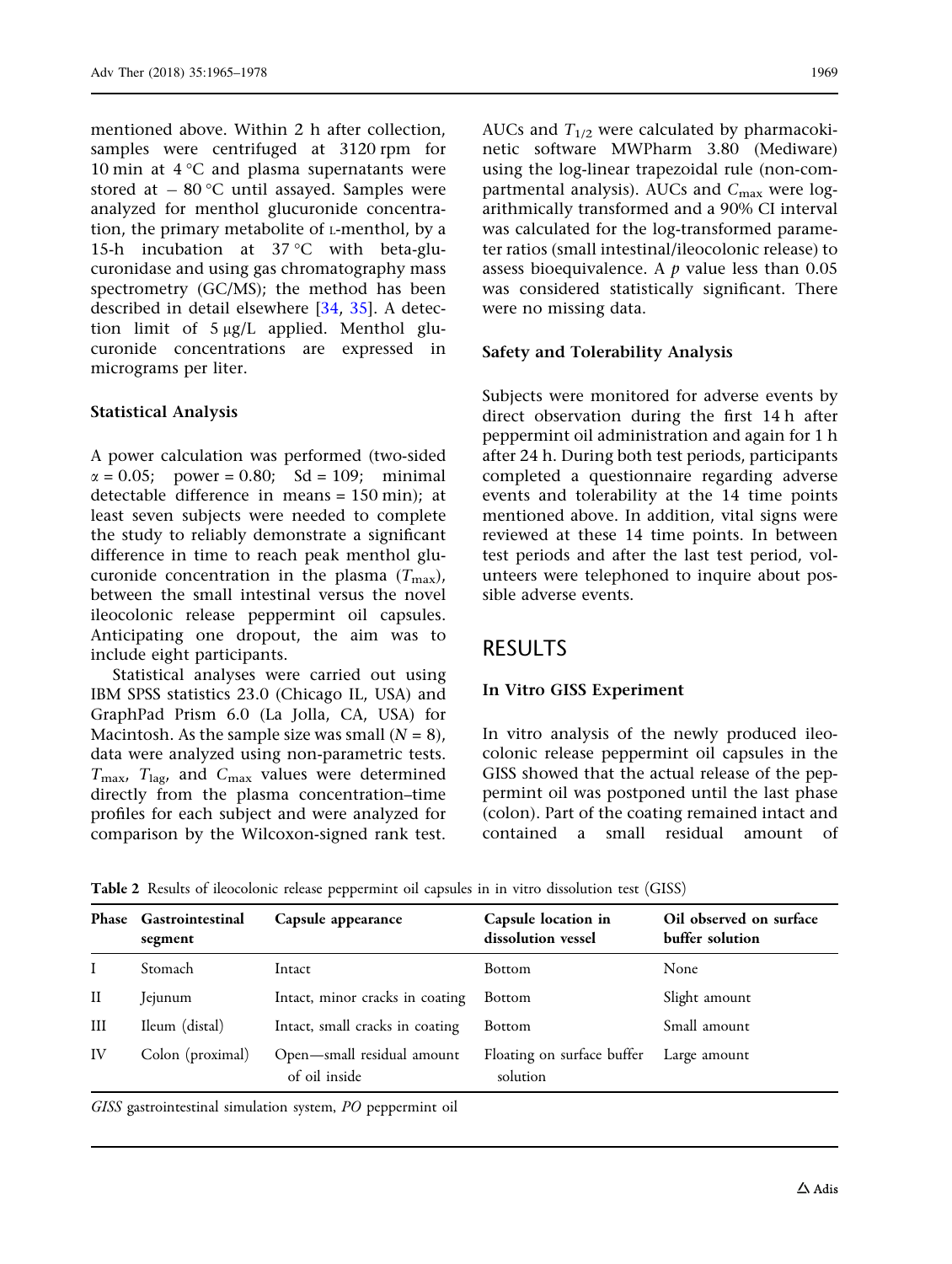peppermint oil. For further details and photographic documentation of these results, please refer to Table [2](#page-5-0) and the supplementary material.

### Phase I Human Trial

Eight healthy volunteers were screened, included, and randomly assigned to a specific treatment order. All participants were between 20 and 65 years old (median 22.2, IQR 20.8–28.8). See Table 3 for baseline characteristics. All participants completed the study.

### Menthol Glucuronide Levels

Baseline menthol glucuronide concentrations were all below the detection limit, except for one subject on the first test day who had a concentration of  $5.79 \mu g/L$ . These low levels were considered evidence that the instructions given regarding avoidance of menthol containing products were sufficient.

The pharmacokinetic parameters of 182 mg small intestinal and 182 mg ileocolonic release peppermint oil are shown in Table [4.](#page-7-0) For an overview of plasma concentration–time curves per individual subject, see Fig. [2](#page-8-0) and the appendix/supplementary material.  $T_{\text{max}}$  of the ileocolonic release peppermint oil capsules was significantly longer in all participants compared to  $T_{\text{max}}$  of small intestinal release peppermint oil with a median (IQR) of 360 min (360–405) versus 180 min (120–180) respectively,  $p < 0.05$ ( $p = 0.010$ ). Median difference in  $T_{\text{max}}$  between both formulations in individual participants was 180 min (IQR 180–240, 95% CI 180–140).  $T_{\text{lag}}$  was significantly delayed in ileocolonic release peppermint oil, with a median (IQR) of 225 (204–284) versus 37 (6–65) min,  $P < 0.05$ ( $p = 0.012$ ). In addition, AUCs<sub>0–24h</sub> differed significantly between the ileocolonic and the small intestinal release capsules, with a median (IQR) of  $2331 \,\mu g \, h/L$  (2006–2510) and  $2623 \,\mu g \, h/L$ (2471–2920) respectively,  $p < 0.05$  ( $p = 0.017$ ). No significant differences were found in  $C_{\text{max}}$  $(p = 0.28)$  and  $T_{1/2}$   $(p = 0.16)$  of either capsule. Mean ratios of log-transformed AUCs and Cmax of 1.02 (90% CI 1.01–1.04) were found.

#### Adverse Events and Tolerability

No serious adverse events occurred during the study nor during one week of follow-up. Adverse events were reported in five subjects, but were all mild and transient. Adverse events are shown in Table [5.](#page-8-0)

# **DISCUSSION**

This is the first study to investigate a novel ileocolonic release peppermint oil formulation

|                        | Total                | Small intestinal release PO    | Ileocolonic release PO         |
|------------------------|----------------------|--------------------------------|--------------------------------|
|                        | $(N = 8)$            | on first test day<br>$(N = 4)$ | on first test day<br>$(N = 4)$ |
| Female sex, $N$ $(\%)$ | 4(50)                | 1(25)                          | $3(75)^{a}$                    |
| Age, years             | $22.2 (20.8 - 28.8)$ | $24.1(21.2-55.0)$              | $21.7(20.6-27.9)$              |
| BMI, $\text{kg/m}^2$   | $21.5(20.2-23.0)$    | $21.7(18.5-23.8)$              | $21.5(20.6-22.2)$              |
| Height, cm             | $177(171-183)$       | 181 (177-192)                  | $173(168-177)$                 |
| Weight, kg             | 65.5 $(64.0 - 72.0)$ | $71.0(65.3 - 79.8)$            | $64.0 (61.8 - 66.3)$           |

Table 3 Summary of participant demographic and baseline characteristics

Data are presented as median (IQR), unless otherwise noted. Differences were tested using Mann–Whitney U test for nonparametric data and chi-square or Fisher's exact for parametric data

N number, IQR interquartile rage, BMI body mass index<br><sup>a</sup> Significant difference in gender between the group receiving small intestinal peppermint oil (PO) on the first test day and the group receiving ileocolonic release PO on the first test day ( $p < 0.05$ ).  $N = 8$  (total group)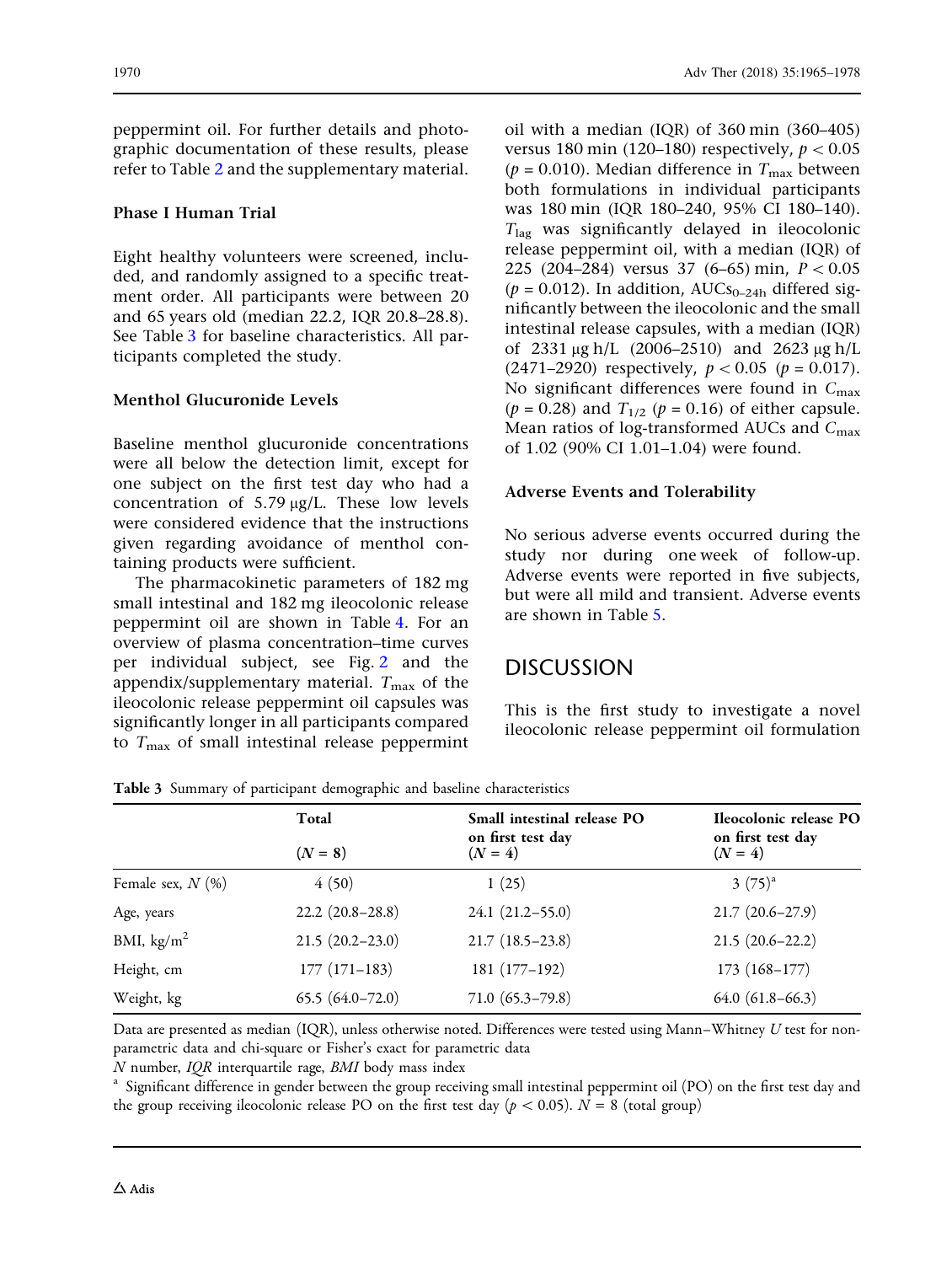|                         | Small intestinal release<br>peppermint oil | Ileocolonic release<br>peppermint oil | Ratio LN-transformed<br>parameter (90% CI) |
|-------------------------|--------------------------------------------|---------------------------------------|--------------------------------------------|
| $T_{\text{max}}$ (min)  |                                            |                                       | NA                                         |
| Arithmetic mean (SEM)   | 165(15)                                    | 375 $(19)^{a}$                        |                                            |
| Median (IQR)            | $180(120-180)$                             | 360 $(360-405)^a$                     |                                            |
| Geometric mean (SEM)    | 160(15)                                    | 372 $(19)^{a}$                        |                                            |
| $T_{\text{lag}}$ (min)  |                                            |                                       | NA                                         |
| Arithmetic mean (SEM)   | 38(12)                                     | $241 (18)^{a}$                        |                                            |
| Median (IQR)            | $37(6-65)$                                 | 225 $(204 - 284)^a$                   |                                            |
| Geometric mean (SEM)    | 22(12)                                     | $237(18)^{a}$                         |                                            |
| $AUC_{0-24}$ (µg h/L)   |                                            |                                       | $1.02(1.01-1.04)$                          |
| Arithmetic mean (SEM)   | 2664 (84)                                  | $2246$ $(118)^a$                      |                                            |
| Median (IQR)            | 2623 (2471-2920)                           | 2331 (2006-2510) <sup>a</sup>         |                                            |
| Geometric mean (SEM)    | 2655(84)                                   | 2222 $(118)^a$                        |                                            |
| $C_{\text{max}}$ (µg/L) |                                            |                                       | $1.02(1.01-1.04)$                          |
| Arithmetic mean (SEM)   | 817.9 (90)                                 | 558.0 (100)                           |                                            |
| Median (IQR)            | 702 (644-1020)                             | 563.6 (268-849)                       |                                            |
| Geometric mean (SEM)    | 788.2 (90)                                 | 487 (100)                             |                                            |
| $T_{1/2}$ (h)           |                                            |                                       | <b>NA</b>                                  |
| Arithmetic mean (SEM)   | 9.2(1.4)                                   | 6.4(0.6)                              |                                            |
| Median (IQR)            | $7.7 (7.0 - 10.8)$                         | 6.1 $(5.1 - 7.4)$                     |                                            |
| Geometric mean (SEM)    | 8.6(1.4)                                   | 6.2(0.6)                              |                                            |

<span id="page-7-0"></span>Table 4 Pharmacokinetic parameter results; small intestinal release and ileocolonic release peppermint oil

Differences between both peppermint oil capsules were tested using Wilcoxon signed-rank test

LN natural log, CI confidence interval,  $T_{max}$  time to reach maximum plasma concentration, SEM standard error of the mean, IQR interquartile range,  $T_{lag}$  time to reach a menthol glucuronide concentration of 45 µg/L, AUC area under the concentration–time curve,  $C_{max}$  maximum concentration,  $T_{1/2}$  time required for the plasma concentration to reach half of its original value (elimination half-life),  $NA$  non-applicable

<sup>a</sup> Significant difference between small intestinal release and ileocolonic release peppermint oil ( $p < 0.05$ )

and to compare its pharmacokinetic parameters, safety, and tolerability with the small intestinal release peppermint oil formulation currently available. Our results demonstrate that ileocolonic release peppermint oil soft capsules have a significantly delayed lag time  $(T_{\text{lag}})$  and reach their peak concentration significantly later  $(T_{\text{max}})$  than small intestinal release peppermint oil capsules. These findings point to the release of peppermint oil in a more distal part of the human gastrointestinal tract, the colon most presumably. Although different in release kinetics, a single dose of both formulations of peppermint oil can be considered bioequivalent regarding exposure in healthy volunteers, because the 90% confidence interval (CI) for the log-transformed parameter ratios (small intestinal/ileocolonic release) is between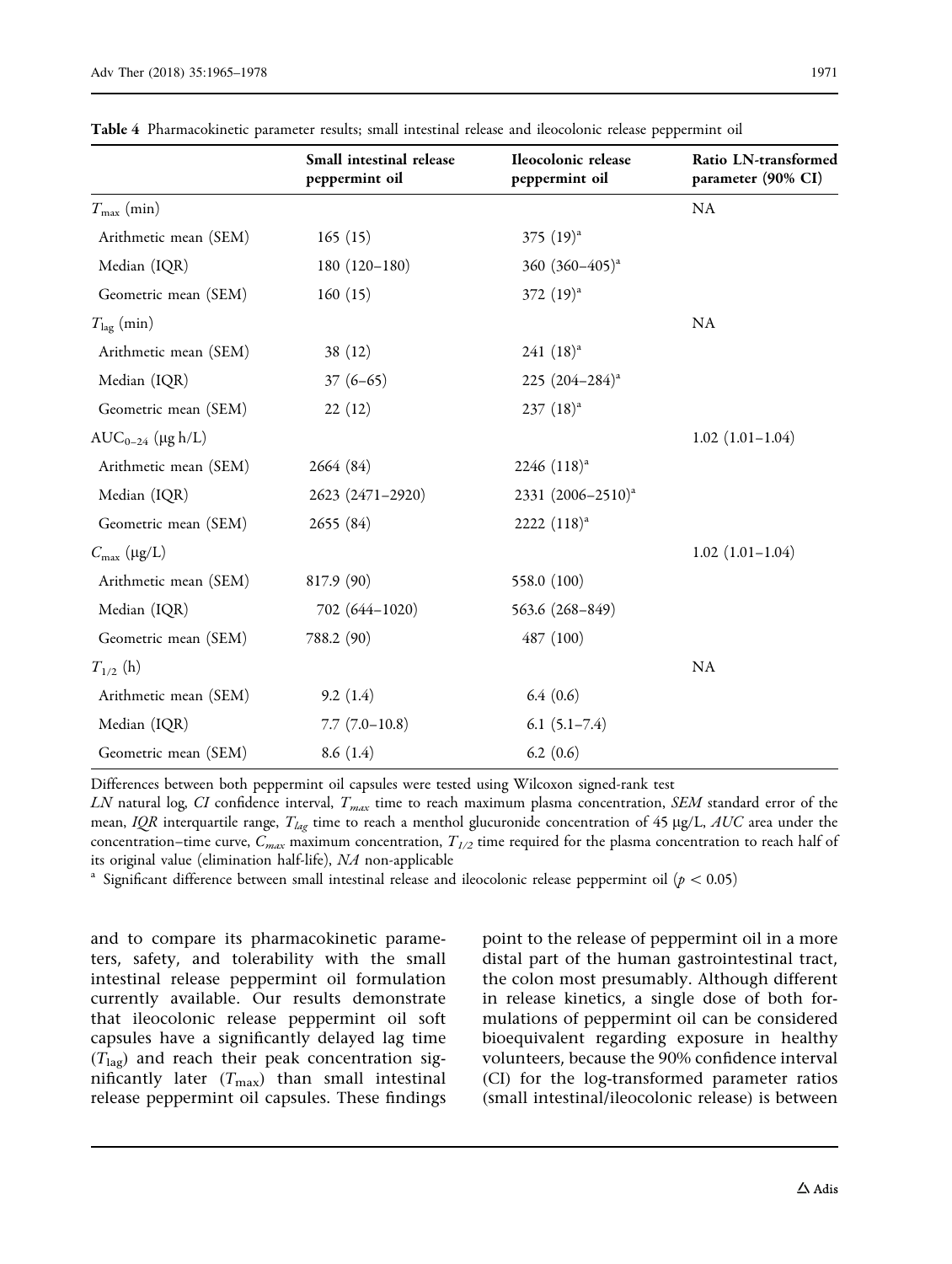#### **Concentration-Time curve**

<span id="page-8-0"></span>

Fig. 2 Concentration–time curve: menthol glucuronide concentration was measured in eight healthy volunteers  $(N = 8)$  in µg/mL at 14 time points after both peppermint oil (PO) capsule administrations. The ileocolonic

Table 5 Adverse events occurring after administration of a single 182 mg peppermint oil dose

|                                   | Small intestinal<br>release PO<br>$(N = 8)$ | <b>Ileocolonic</b><br>release PO<br>$(N = 8)$ |
|-----------------------------------|---------------------------------------------|-----------------------------------------------|
| Acid regurgitation, $N$ $(\%)$    | 1(12.5)                                     | 0(0)                                          |
| Fecal urgency, $N$ (%)            | 1(12.5)                                     | 0(0)                                          |
| Headache, $N$ $(\%)$              |                                             |                                               |
| Mild                              | 0(0)                                        | 2(25)                                         |
| Moderate/severe                   | 0(0)                                        | 0(0)                                          |
| Altered fecal odor, $N(\%)$       | 0(0)                                        | 2(25)                                         |
| Vital sign abnormalities,<br>N(%) | 0(0)                                        | 0(0)                                          |

PO peppermint oil, N number.  $N = 8$  (total group). Altered fecal odor implied a peppermint oil odor

the 80% and 125% confidence interval, the standard bioequivalence criterion as stated in the FDA and EMA guidelines on the investigation of bioequivalence [\[30,](#page-13-0) [31](#page-13-0)].

release PO has a significantly elongated time to reach the maximum plasma concentration  $(T_{\text{max}})$ . Circles and squares represent median plasma glucuronide levels  $+$  interquartile range (IQR)

Several authors have previously reported on the pharmacokinetic parameters of small intestinal release peppermint oil, often referred to as enteric coated capsules: White et al. found a mean  $T_{\text{max}}$  of 5 and 2.8 h for menthol glucuronide after three Colpermin<sup>®</sup> or Mintec<sup>®</sup> capsules were taken, containing 0.2 ml peppermint oil each and a mean L-menthol concentration of 110 mg and 117 mg, respectively [[19](#page-12-0)]. Mascher et al. found a mean  $T_{\text{max}}$  of 3 h and a mean menthol  $C_{\text{max}}$  of 1196 ng/ml after two Enteroplant<sup>®</sup> capsules were taken, containing 90 mg of peppermint oil each [\[33\]](#page-13-0). Our findings for the small intestinal release peppermint oil capsules are in line with those of both White et al. and Masher et al. in terms of  $T_{\text{max}}$  found, although the  $C_{\text{max}}$  differed slightly. A possible explanation for this modest discrepancy is that different small intestinal release formulations of peppermint oil, produced by different manufacturers, produced from a different harvest of mint leaves, were used. L-Menthol concentrations in peppermint oil are known to vary between 30% and 55% [\[32\]](#page-13-0). When taken orally,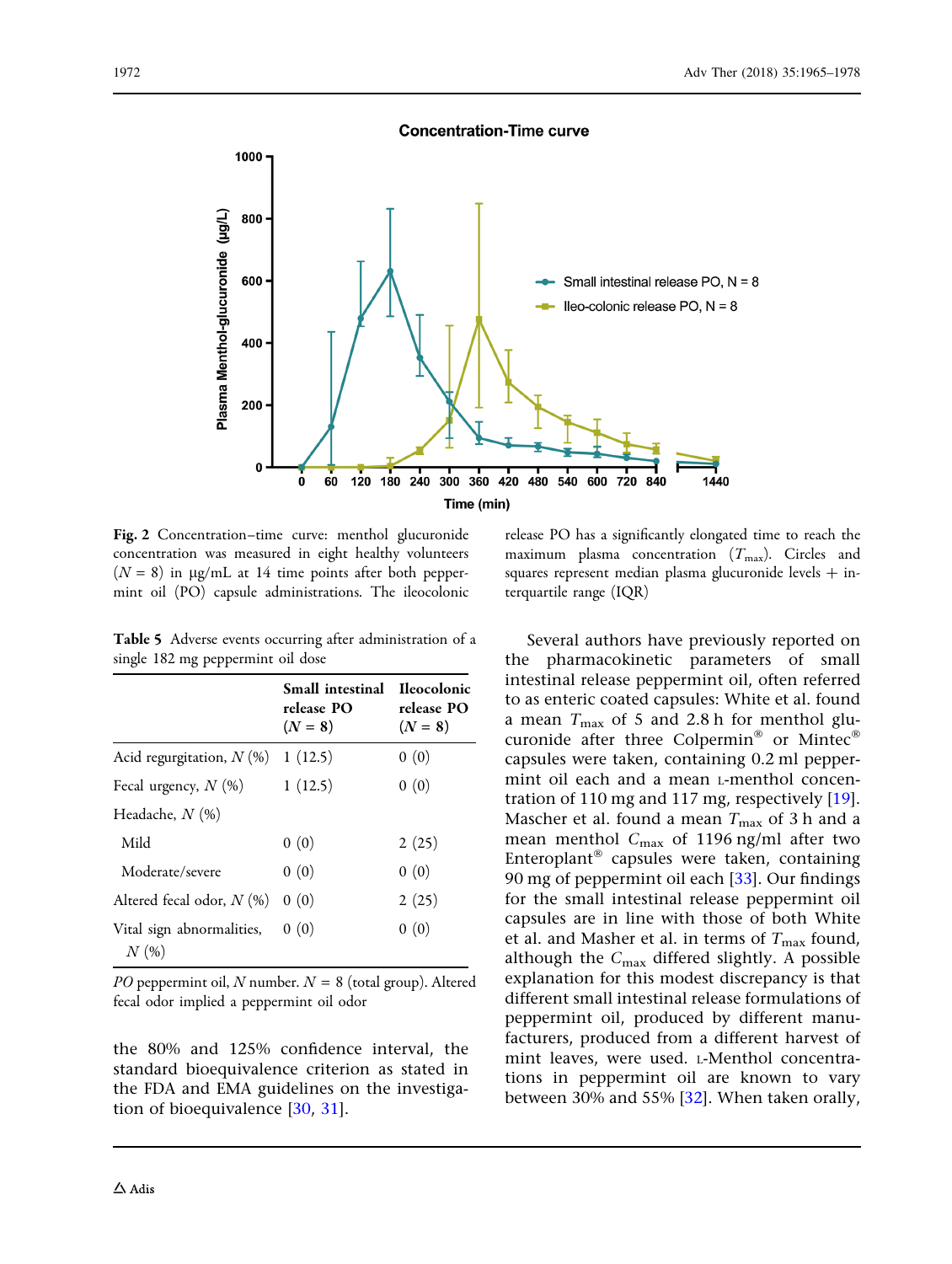L-menthol is rapidly metabolized to menthol glucuronide, which can be measured successfully in blood plasma by GC/MS [[34\]](#page-13-0). Consequently, the menthol glucuronide is excreted in urine [[9\]](#page-12-0).

The menthol glucuronide concentration was not measured directly in the small intestine and colon because of the practical difficulties of an ileocolonic intubation. Unlike other studies that have compared peppermint oil formulations, however, we think pharmacokinetic parameters could be compared more reliably as both formulations used here contained the same amount of L-menthol; the ileocolonic release peppermint oil capsules were created by overencapsulation of small intestinal release peppermint oil capsules from the same manufacturer [[19](#page-12-0)]. We presume that the difference in  $T<sub>max</sub>$  found between the small intestinal and ileocolonic release peppermint oil reflects the longer transit needed to reach the colon.

It should be also noted that our study showed large interquartile ranges in plasma menthol glucuronide levels, indicating high intersubject variability. Measures taken to decrease any variability were standardized meals and snacks, an overnight fast, and the complete abstinence from caffeine, alcohol, smoking, and medicines affecting gastrointestinal function in a predefined period prior to drug administration. The variability found can therefore probably be explained by normal biological variation in gastrointestinal transit times, and polymorphic variation in cytochromes P450 (CYP) enzymes, which are known to facilitate Lmenthol metabolism [[36–39\]](#page-13-0).

The delayed peak concentration of the novel ileocolonic release peppermint oil and, thus, more distal exposure to peppermint oil are not only expected to increase therapeutic efficacy, but they are also expected to lead to a different and possibly milder spectrum of adverse events, as there is less upper gastrointestinal but more distal gastrointestinal exposure to peppermint oil. This pilot study has examined possible adverse events after only a single dose of peppermint oil and was not powered to draw any conclusions regarding adverse events since it only included eight volunteers. In addition to evaluating short-term adverse events, future

studies should also evaluate the long-term adverse events occurring when peppermint oil capsules of 182 mg are taken three times daily, the dosage identified by previous studies as being effective in IBS patients and the industry norm [\[20,](#page-12-0) [22](#page-12-0), [24](#page-12-0), [40\]](#page-13-0).

As discussed above, there are indications that peppermint oil has a direct local antinociceptive effect in the intestine through an interaction with TRP channels. When peppermint oil makes contact with the skin or oral membranes, a general cooling sensation is induced through stimulation of the TRPM8 (transient receptor potential melastin-8) receptor [[41](#page-13-0)]. Interestingly, experimental research in murine models suggests that L-menthol, through stimulation of the TRPM8 receptor, may be able to cross-desensitize the TRPV1 (transient receptor potential vanilloid-1) receptor. TRPV1 is a pronociceptive receptor, well known for its involvement in animal models of visceral hypersensitivity and its upregulation in the colon mucosa of IBS patients [\[13,](#page-12-0) [42](#page-13-0)], indicating a role in pain generation in IBS. Together with its role in thermosensation, TRPM8 is believed to play a role in protective mechanisms in states of intestinal inflammation  $[43]$ . Similar to the stimulation of TRPM8, menthol may also be able to stimulate the TRPA1 (transient receptor potential ankyrin-1) receptor, another TRP channel suggested to contribute to visceral pain. TRPV1, TRPA1, and TRPM8 receptors are probably co-expressed on ileocolonic mucosal afferents [\[11,](#page-12-0) [44\]](#page-13-0), suggesting a complex and incomprehensively understood interaction between these receptors that leads to the analgesic effect of peppermint oil. We hypothesize that the ileocolonic release of peppermint oil enhances the therapeutic efficacy as the application specifically results in increased exposure of the ileocolonic mucosal afferents described. Moreover, the antispasmodic effect and, thereby, alleviating effect of peppermint oil performs equally well, if not better, when peppermint oil is applied to the colon locally; it has been applied intraluminally in endoscopic practice to decrease pain caused by the procedure and to enhance the field of view during the endoscopy through the suppression of peristalsis [\[45–](#page-13-0)[47](#page-14-0)]. This pharmacokinetic study served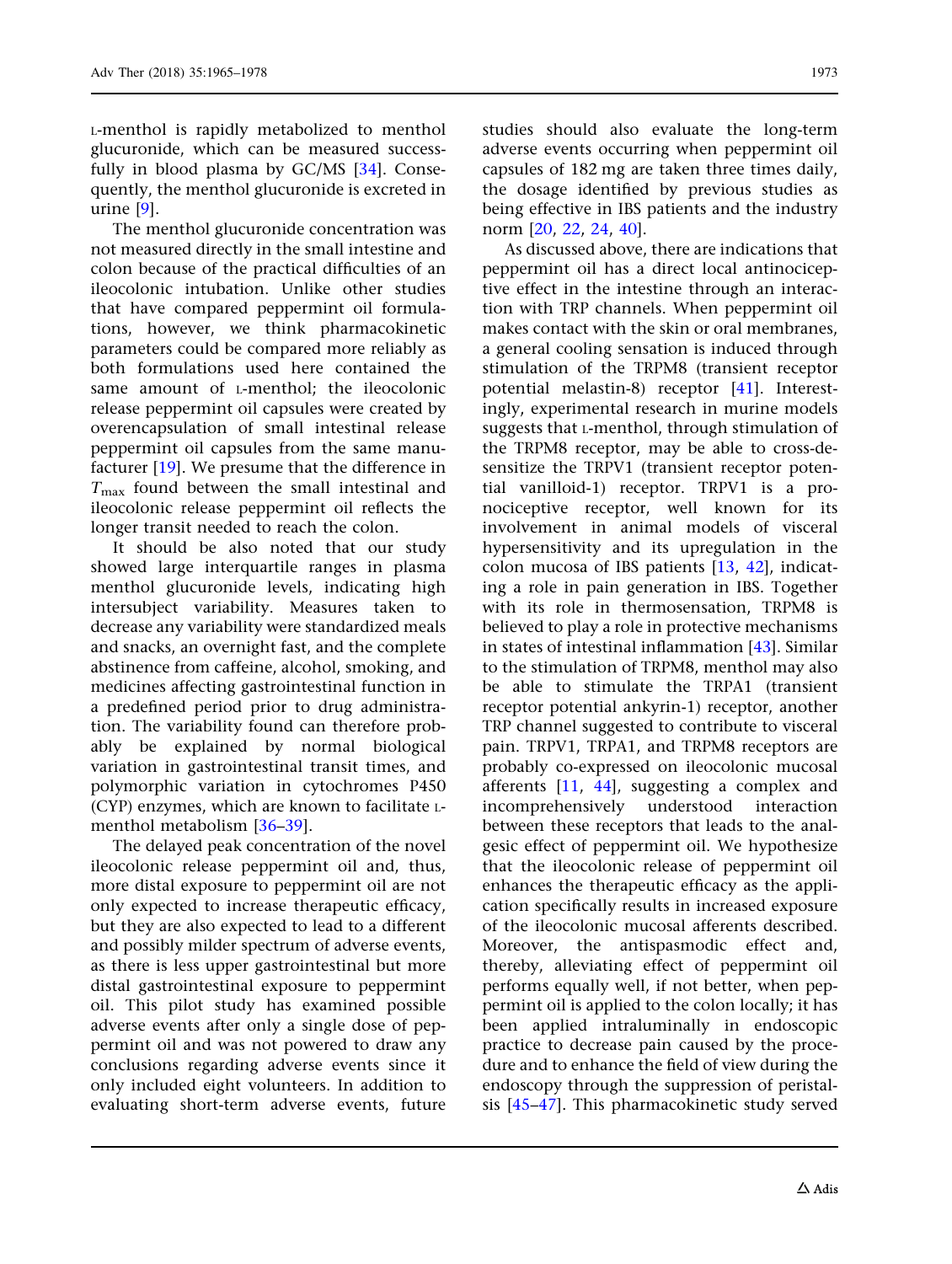as proof of concept study and we are currently conducting a randomized, placebo-controlled trial in IBS patients to compare the efficacy of small intestinal and ileocolonic release peppermint oil in IBS patients (NCT02716285). This study should confirm whether peppermint oil capsules with an ileocolonic release do indeed attenuate abdominal pain in IBS patients.

A potential limitation of this study is that Lmenthol was the only ingredient of peppermint oil taken into account; other constituents of peppermint oil include menthone, cineole, menthyl acetate, isomenthone, menthofuran, limonene, pulegone, carvone, and isopulegol [\[32,](#page-13-0) [48](#page-14-0)]. These could potentially contribute to clinical effects, but were not measured in the plasma samples. For example, in addition to the antispasmodic effect, peppermint oil has been shown to inhibit  $5-HT_3$  in the human colon [\[15\]](#page-12-0). This inhibitory effect could only be partly accounted for by L-menthol in another experimental study [\[49\]](#page-14-0), suggesting the involvement of one or more of the other ingredients mentioned above. Furthermore, the toxic compounds known to be present in peppermint oil in very low quantities—in equal dosages for ileocolonic release and small intestinal release peppermint oil—were also not measured. Pulegone and menthofuran normally appear in peppermint oil in doses of between 1–9% and less than 4.0% [[32](#page-13-0)] and could potentially harm chronic peppermint oil users. Some animal studies reported toxicity due to pulegone and menthofuran; high dosages in rats were associated with hepatocyte vacuolization, liver necrosis, and possibly cyst-like spaces in the cerebellum [\[7](#page-12-0)]. Nevertheless, when taken in the recommended dosages, the EMA and FDA consider peppermint oil to be generally safe. Even if the EMA states that no confirmed cases of liver damage due to peppermint oil usage have been reported [\[50\]](#page-14-0), they do advise against the continuous use of peppermint oil for longer than 3 months [[51](#page-14-0)]. It remains to be elucidated whether this advice is substantiated—no studies have assessed the long-term effect and thus no studies have revealed damage occurring after 3 months—but further research into this topic is certainly desired.

Of note is that half of the participants were male, whereas the male/female ratio in IBS patients is usually estimated to be 1:2 [[52](#page-14-0)]. Ideally, future research should include IBS patients who may experience altered motility and/or altered transit times and should preferably also investigate relatively more female subjects. Although large effects of sex on pharmacokinetic parameters are not expected, factors such as menstrual cycle and lower body weights, and thereby smaller distribution volumes, higher body fat percentages etc. could be of influence [[53](#page-14-0)].

# CONCLUSIONS

A novel ileocolonic release peppermint oil formulation has been developed to decrease upper gastrointestinal side effects associated with small intestinal release peppermint oil. This study provides evidence that the ileocolonic release peppermint oil has a significantly delayed peak menthol glucuronide concentration, pointing to a more delayed and therefore more distal intestinal release of peppermint oil. The ileocolonic release may enhance therapeutic efficacy as it results in increased exposure to the colonic mucosal afferents and decrease adverse events. A randomized placebo-controlled trial (RCT) investigating the efficacy of small intestinal and ileocolonic release peppermint oil in IBS patients has been initiated and is currently ongoing. This RCT is based on the pharmacokinetic data from the present study.

# ACKNOWLEDGEMENTS

The authors acknowledge Dr. Stein and colleagues, Mönchengladbach, Germany, for performing the pharmacokinetic analysis (PK) (GC/ MS) and work-up. In addition, the authors thank the participants of the study.

**Funding.** The authors state that the capsules for this study have been provided in kind by Will Pharma B.V., Wavre, Belgium. Will Pharma had no role in the study design, data collection,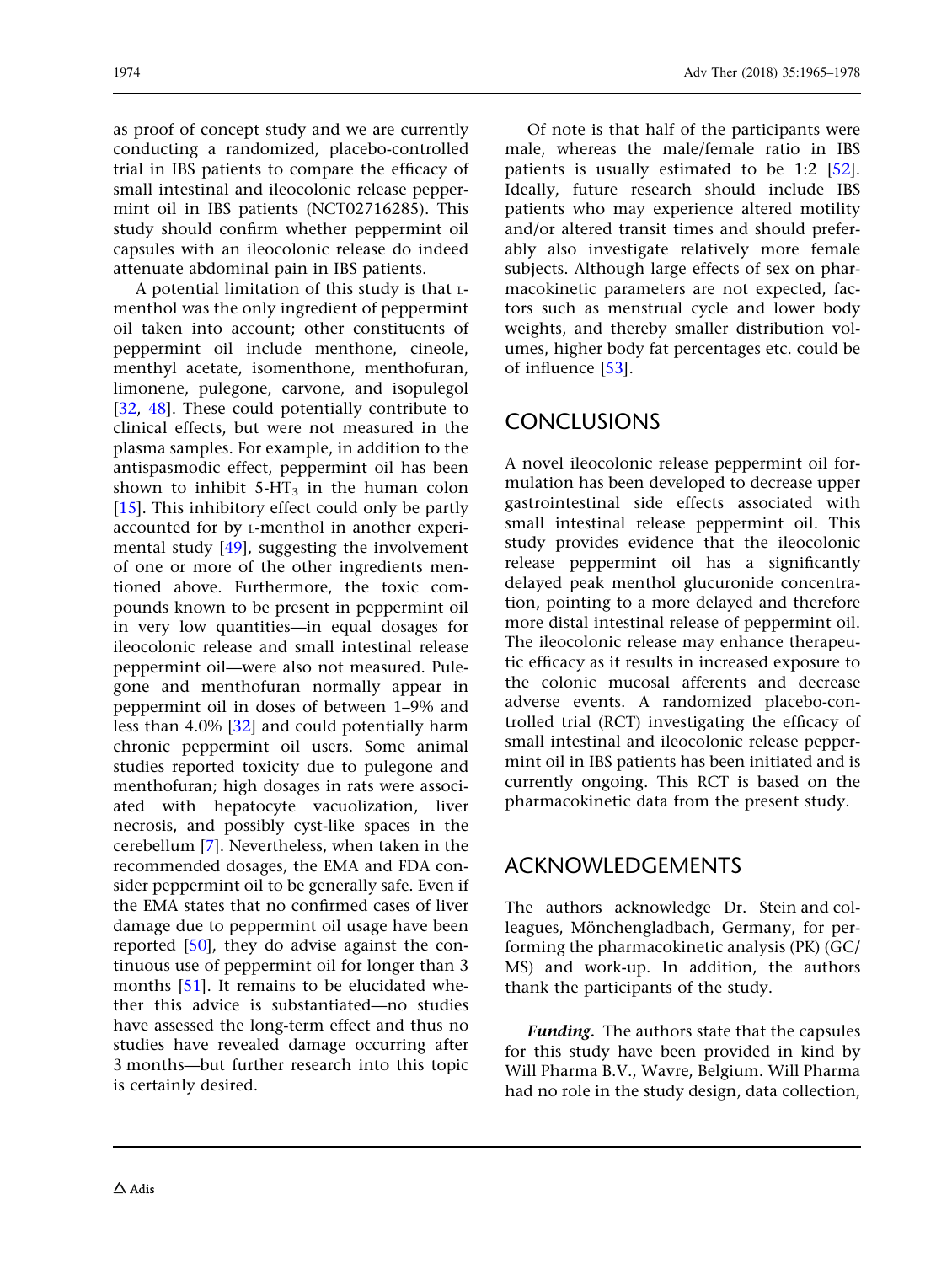<span id="page-11-0"></span>and analysis or preparation of the manuscript. Further funding regarding research with the ileocolonic release peppermint oil in IBS was provided by a received ZonMw, The Netherlands Organisation for Health Research and Development (Dutch governmental), grant. The funding did not specifically include the journal's article processing charges, although funding was received from ZonMw for purposes of dissemination of study results.

Authorship. All named authors meet the International Committee of Medical Journal Editors (ICMJE) criteria for authorship for this article, take responsibility for the integrity of the work as a whole, and have given their approval for the version to be published. The authors had full access to the data in this study and take complete responsibility for the integrity of the data and accuracy of the data analysis.

Prior Presentation. These data were previously presented, in part, as an oral presentation at the GENIEUR Final Conference, held from March 14, 2016, to March 15, 2016, in Heidelberg, Germany. The data were also presented in abstract and poster form at the Federation of Neurogastroenterology and Motility 2016 Joint International Meeting, hosted by the American Neurogastroenterology and Motility society, held from August 26, 2016, to August 28, 2016, in San Francisco, CA, USA.

Disclosures. Daniel Keszthelyi has received an unrestricted research grant from Will Pharma B.V., Wavre, Belgium. Daniel Keszthelyi has received a ZonMw, The Netherlands Organisation for Health Research and Development (Dutch governmental), health care efficiency grant for research with peppermint oil in IBS. Jacobus R.B.J. Brouwers has received a consultancy fee from Will Pharma B.V., Wavre, Belgium, which was unrelated to this manuscript. The employer of Henderik W. Frijlink has a license agreement with Will Pharma B.V., Wavre, Belgium, regarding the ColoPulse technology. The findings of this study could lead to further development of ileocolonic release peppermint oil capsules, which could lead to

financial gain for Will Pharma B.V., Wavre, Belgium. Ad A.M. Masclee has received a ZonMw, The Netherlands Organisation for Health Research and Development (Dutch governmental), health care efficiency grant for research with peppermint oil in IBS. Zsa Zsa R.M. Weerts, Lisa Vork, Nic C.P. Aendekerk, Cees Neef and Daisy M.A.E. Jonkers have nothing to disclose.

Compliance with Ethics Guidelines. All procedures performed in in this study involving human participants were in accordance with the ethical standards of the institutional and/or national research committee and with the 1964 Helsinki declaration and its later amendments or comparable ethical standards. All participants gave a written informed consent prior to participation.

Data Availability. The datasets analyzed during the current study are available from the corresponding author on reasonable request.

# **REFERENCES**

- 1. Camilleri M. Peripheral mechanisms in irritable bowel syndrome. N Engl J Med. 2012;367(17):1626–35. [https://doi.org/10.1056/NEJ](http://dx.doi.org/10.1056/NEJMra1207068) [Mra1207068.](http://dx.doi.org/10.1056/NEJMra1207068)
- 2. Drossman DA, Whitehead WE, Camilleri M. Irritable bowel syndrome: a technical review for practice guideline development. Gastroenterology. 1997; 112(6):2120–37.
- 3. Khanna R, MacDonald JK, Levesque BG. Peppermint oil for the treatment of irritable bowel syndrome: a systematic review and meta-analysis. J Clin Gastroenterol. 2014;48(6):505–12. [https://](http://dx.doi.org/10.1097/MCG.0b013e3182a88357) [doi.org/10.1097/MCG.0b013e3182a88357](http://dx.doi.org/10.1097/MCG.0b013e3182a88357).
- 4. Ruepert L, Quartero AO, de Wit NJ, van der Heijden GJ, Rubin G, Muris JW. Bulking agents, antispasmodics and antidepressants for the treatment of irritable bowel syndrome. Cochrane Database Syst Rev. 2011;8:CD003460. [https://doi.org/10.1002/](http://dx.doi.org/10.1002/14651858.cd003460.pub3) [14651858.cd003460.pub3](http://dx.doi.org/10.1002/14651858.cd003460.pub3).
- 5. Enck P, Junne F, Klosterhalfen S, Zipfel S, Martens U. Therapy options in irritable bowel syndrome. Eur J Gastroenterol Hepatol. 2010;22(12):1402–11. [https://doi.org/10.1097/MEG.0b013e3283405a17.](http://dx.doi.org/10.1097/MEG.0b013e3283405a17)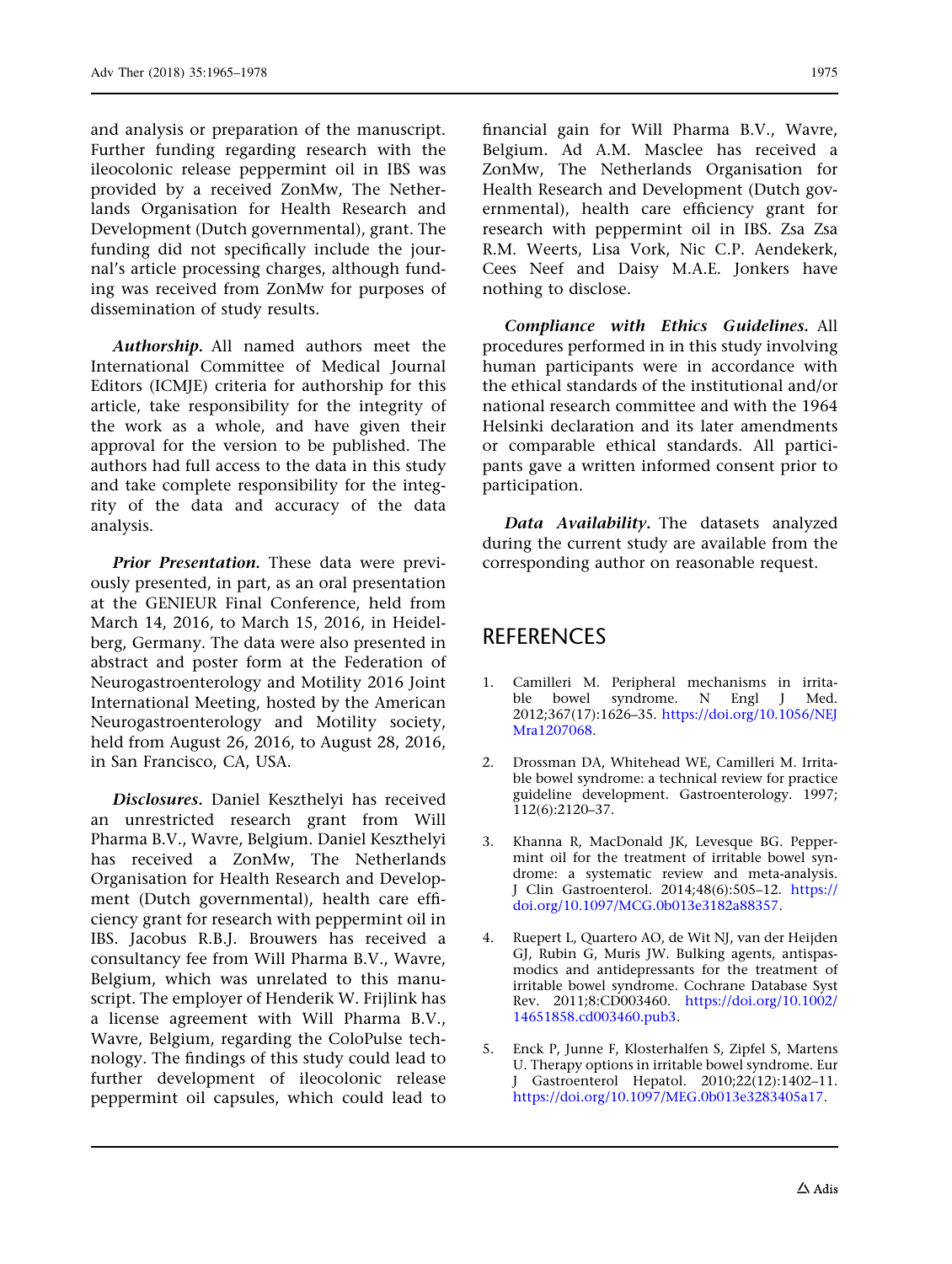- <span id="page-12-0"></span>6. Ford AC, Moayyedi P, Lacy BE, et al. American College of Gastroenterology monograph on the management of irritable bowel syndrome and chronic idiopathic constipation. Am J Gastroenterol. 2014;109(Suppl 1): $S<sub>2</sub>$ –26. [https://doi.org/10.](http://dx.doi.org/10.1038/ajg.2014.187) [1038/ajg.2014.187](http://dx.doi.org/10.1038/ajg.2014.187) (quiz S7).
- 7. Chumpitazi BP, Kearns GL, Shulman RJ. Review article: the physiological effects and safety of peppermint oil and its efficacy in irritable bowel syndrome and other functional disorders. Aliment Pharmacol Ther. 2018. [https://doi.org/10.1111/apt.](http://dx.doi.org/10.1111/apt.14519) [14519](http://dx.doi.org/10.1111/apt.14519).
- 8. Hawthorn M, Ferrante J, Luchowski E, Rutledge A, Wei XY, Triggle DJ. The actions of peppermint oil and menthol on calcium channel dependent processes in intestinal, neuronal and cardiac preparations. Aliment Pharmacol Ther. 1988;2(2):101–18.
- 9. Grigoleit HG, Grigoleit P. Pharmacology and preclinical pharmacokinetics of peppermint oil. Phytomedicine. 2005;12(8):612–6. [https://doi.org/10.](http://dx.doi.org/10.1016/j.phymed.2004.10.007) [1016/j.phymed.2004.10.007.](http://dx.doi.org/10.1016/j.phymed.2004.10.007)
- 10. Talley NJ. Evaluation of drug treatment in irritable bowel syndrome. Br J Clin Pharmacol. 2003;56(4):362–9.
- 11. Harrington AM, Hughes PA, Martin CM, et al. A novel role for TRPM8 in visceral afferent function. Pain. 2011;152(7):1459–68. [https://doi.org/10.](http://dx.doi.org/10.1016/j.pain.2011.01.027) [1016/j.pain.2011.01.027.](http://dx.doi.org/10.1016/j.pain.2011.01.027)
- 12. Blackshaw LA. Transient receptor potential cation channels in visceral sensory pathways. Br J Pharmacol. 2014;171(10):2528–36. [https://doi.org/10.](http://dx.doi.org/10.1111/bph.12641) [1111/bph.12641](http://dx.doi.org/10.1111/bph.12641).
- 13. Akbar A, Yiangou Y, Facer P, Walters JR, Anand P, Ghosh S. Increased capsaicin receptor TRPV1-expressing sensory fibres in irritable bowel syndrome and their correlation with abdominal pain. Gut. 2008;57(7):923–9. [https://doi.org/10.1136/gut.2007.](http://dx.doi.org/10.1136/gut.2007.138982) [138982.](http://dx.doi.org/10.1136/gut.2007.138982)
- 14. Zhou Q, Yang L, Larson S, et al. Decreased miR-199 augments visceral pain in patients with IBS through translational upregulation of TRPV1. Gut.<br>2016;65(5):797–805. https://doi.org/10.1136/ 2016;65(5):797–805. [https://doi.org/10.1136/](http://dx.doi.org/10.1136/gutjnl-2013-306464) [gutjnl-2013-306464](http://dx.doi.org/10.1136/gutjnl-2013-306464).
- 15. Walstab J, Wohlfarth C, Hovius R, Schmitteckert S, Roth R, Lasitschka F, et al. Natural compounds boldine and menthol are antagonists of human 5-HT3 receptors: implications for treating gastrointestinal disorders. Neurogastroenterol Motil. 2014;26:810–20.
- 16. Trombetta D, Castelli F, Sarpietro MG, et al. Mechanisms of antibacterial action of three monoterpenes. Antimicrob Agents Chemother.

2005;49(6):2474–8. [https://doi.org/10.1128/AAC.](http://dx.doi.org/10.1128/AAC.49.6.2474-2478.2005) [49.6.2474-2478.2005](http://dx.doi.org/10.1128/AAC.49.6.2474-2478.2005).

- 17. Hawrelak JA, Cattley T, Myers SP. Essential oils in the treatment of intestinal dysbiosis: a preliminary in vitro study. Altern Med Rev. 2009;14(4):380–4.
- 18. Harries N, James KC, Pugh WK. Antifoaming and carminative actions of volatile oils. J Clin Pharm Ther. 1977;2(3):171–7. [https://doi.org/10.1111/j.](http://dx.doi.org/10.1111/j.1365-2710.1977.tb00087.x) [1365-2710.1977.tb00087.x](http://dx.doi.org/10.1111/j.1365-2710.1977.tb00087.x).
- 19. White DA, Thompson SP, Wilson CG, Bell GD. A pharmacokinetic comparison of two delayed-release peppermint oil preparations, Colpermin and Mintec, for treatment of the irritable bowel syndrome. Int J Pharm. 1987;40(1–2):151–5. [https://](http://dx.doi.org/10.1016/0378-5173(87)90060-3) [doi.org/10.1016/0378-5173\(87\)90060-3.](http://dx.doi.org/10.1016/0378-5173(87)90060-3)
- 20. Cash BD, Epstein MS, Shah SM. A novel delivery system of peppermint oil is an effective therapy for irritable bowel syndrome symptoms. Dig Dis Sci. 2016;61(2):560–71. [https://doi.org/10.1007/s1062](http://dx.doi.org/10.1007/s10620-015-3858-7) [0-015-3858-7](http://dx.doi.org/10.1007/s10620-015-3858-7).
- 21. Mosaffa-Jahromi M, Lankarani KB, Pasalar M, Afsharypuor S, Tamaddon AM. Efficacy and safety of enteric coated capsules of anise oil to treat irritable bowel syndrome. J Ethnopharmacol. 2016;194:937–46. [https://doi.org/10.1016/j.jep.2016.](http://dx.doi.org/10.1016/j.jep.2016.10.083) [10.083](http://dx.doi.org/10.1016/j.jep.2016.10.083).
- 22. Merat S, Khalili S, Mostajabi P, Ghorbani A, Ansari R, Malekzadeh R. The effect of enteric-coated, delayed-release peppermint oil on irritable bowel syndrome. Dig Dis Sci. 2010;55(5):1385–90. [https://](http://dx.doi.org/10.1007/s10620-009-0854-9) [doi.org/10.1007/s10620-009-0854-9.](http://dx.doi.org/10.1007/s10620-009-0854-9)
- 23. Cappello G, Spezzaferro M, Grossi L, Manzoli L, Marzio L. Peppermint oil (Mintoil) in the treatment of irritable bowel syndrome: a prospective double blind placebo-controlled randomized trial. Dig Liver Dis. 2007;39(6):530–6. [https://doi.org/10.](http://dx.doi.org/10.1016/j.dld.2007.02.006) [1016/j.dld.2007.02.006](http://dx.doi.org/10.1016/j.dld.2007.02.006).
- 24. Liu JH, Chen GH, Yeh HZ, Huang CK, Poon SK. Enteric-coated peppermint-oil capsules in the treatment of irritable bowel syndrome: a prospective, randomized trial. J Gastroenterol. 1997;32(6):765–8.
- 25. Schellekens RC, Stellaard F, Olsder GG, Woerdenbag HJ, Frijlink HW, Kosterink JG. Oral ileocolonic drug delivery by the colopulse-system: a bioavailability study in healthy volunteers. J Control Release. 2010;146(3):334–40. [https://doi.org/10.](http://dx.doi.org/10.1016/j.jconrel.2010.05.028) [1016/j.jconrel.2010.05.028.](http://dx.doi.org/10.1016/j.jconrel.2010.05.028)
- 26. Maurer JM, Schellekens RC, van Rieke HM, et al. ColoPulse tablets perform comparably in healthy volunteers and Crohn's patients and show no influence of food and time of food intake on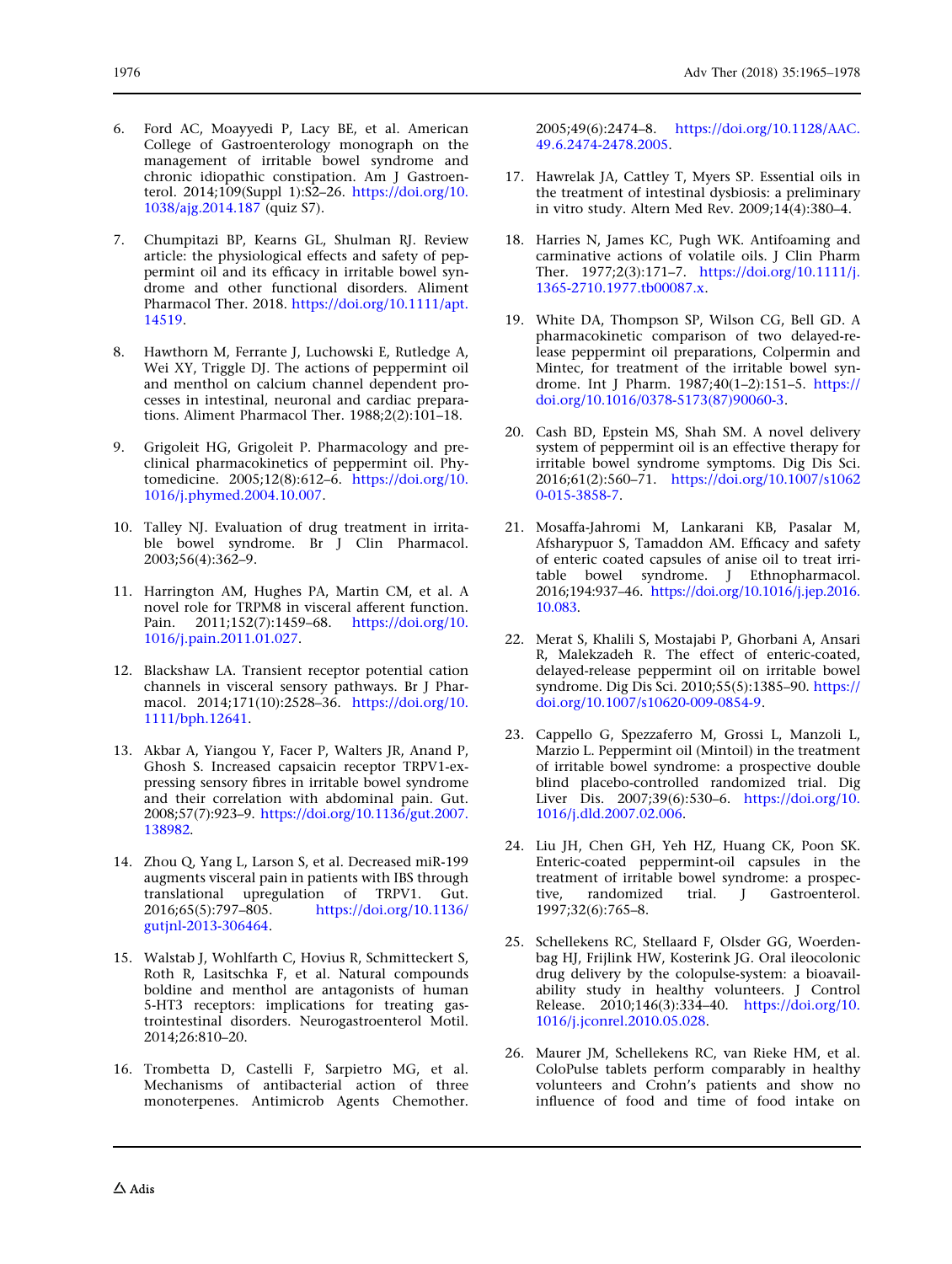<span id="page-13-0"></span>bioavailability. J Control Release. 2013;172(3): 618–24. [https://doi.org/10.1016/j.jconrel.2013.09.](http://dx.doi.org/10.1016/j.jconrel.2013.09.021) [021](http://dx.doi.org/10.1016/j.jconrel.2013.09.021).

- 27. Schellekens RC, Stellaard F, Mitrovic D, Stuurman FE, Kosterink JG, Frijlink HW. Pulsatile drug delivery to ileo-colonic segments by structured incorporation of disintegrants in pH-responsive polymer coatings. J Control Release. 2008;132(2):91–8. [https://doi.org/10.1016/j.jconrel.2008.08.008](http://dx.doi.org/10.1016/j.jconrel.2008.08.008).
- 28. Schellekens RC, Stuurman FE, van der Weert FH, Kosterink JG, Frijlink HW. A novel dissolution method relevant to intestinal release behaviour and its application in the evaluation of modified release mesalazine products. Eur J Pharm Sci. 2007; 30(1):15–20. [https://doi.org/10.1016/j.ejps.2006.](http://dx.doi.org/10.1016/j.ejps.2006.09.004) [09.004.](http://dx.doi.org/10.1016/j.ejps.2006.09.004)
- 29. Maurer MJ, Schellekens RC, Wutzke KD, Stellaard F. Isotope-labelled urea to test colon drug delivery devices in vivo: principles, calculations and interpretations. Isot Environ Health Stud. 2013;49(4): 473–91. [https://doi.org/10.1080/10256016.2013.](http://dx.doi.org/10.1080/10256016.2013.803099) [803099](http://dx.doi.org/10.1080/10256016.2013.803099).
- 30. European Medicines Agency (EMA), Committee for medicinal products for human use (CHMP). Guideline on the investigation of bioequivalence. 2010.
- 31. US Department of Health and Human Services, Food and Drug Administration, Center for Drug Evaluation and Research (CDER). Guidance for Industry. Bioavailability and bioequivalence studies for orally administered drug products—general considerations. 2002.
- 32. The European Directorate for the Quality of Medicines & HealthCare (EDQM), European Pharmacopoeia (Ph.Eur.) Monograph Peppermint oil. 8.2-1353.2014
- 33. Mascher H, Kikuta C, Schiel H. Pharmacokinetics of menthol and carvone after administration of an enteric coated formulation containing peppermint oil and caraway oil. Arzneimittelforschung. 2001;51(6):465–9. [https://doi.org/10.1055/s-0031-](http://dx.doi.org/10.1055/s-0031-1300064) [1300064.](http://dx.doi.org/10.1055/s-0031-1300064)
- 34. Hiki N, Kaminishi M, Hasunuma T, et al. A phase I study evaluating tolerability, pharmacokinetics, and preliminary efficacy of L-menthol in upper gastrointestinal endoscopy. Clin Pharmacol Ther. 2011;90(2):221–8. [https://doi.org/10.1038/Clpt.](http://dx.doi.org/10.1038/Clpt.2011.110) [2011.110](http://dx.doi.org/10.1038/Clpt.2011.110).
- 35. Gelal A, Jacob P 3rd, Yu L, Benowitz NL. Disposition kinetics and effects of menthol. Clin Pharmacol Ther. 1999;66(2):128–35. [https://doi.org/10.1053/](http://dx.doi.org/10.1053/cp.1999.v66.100455001) [cp.1999.v66.100455001](http://dx.doi.org/10.1053/cp.1999.v66.100455001).
- 36. Degen LP, Phillips SF. Variability of gastrointestinal transit in healthy women and men. Gut. 1996;39(2):299–305.
- 37. Abuhelwa AY, Foster DJ, Upton RN. A quantitative review and meta-models of the variability and factors affecting oral drug absorption-part II: gastrointestinal transit time. AAPS J. 2016;18(5):1322–33. [https://doi.org/10.1208/s12248-](http://dx.doi.org/10.1208/s12248-016-9953-7) [016-9953-7.](http://dx.doi.org/10.1208/s12248-016-9953-7)
- 38. Zanger UM, Schwab M. Cytochrome P450 enzymes in drug metabolism: regulation of gene expression, enzyme activities, and impact of genetic variation. Pharmacol Ther. 2013;138:103–41.
- 39. Tracy TS, Chaudhry AS, Prasad B, et al. Interindividual variability in cytochrome P450-mediated drug metabolism. Drug Metab Dispos. 2016;44(3):343–51. [https://doi.org/10.1124/dmd.](http://dx.doi.org/10.1124/dmd.115.067900) [115.067900](http://dx.doi.org/10.1124/dmd.115.067900).
- 40. Alam MS, Roy PK, Miah AR, et al. Efficacy of peppermint oil in diarrhea predominant IBS—a double blind randomized placebo-controlled study. Mymensingh Med J. 2013;22(1):27–30.
- 41. Bautista DM, Siemens J, Glazer JM, et al. The menthol receptor TRPM8 is the principal detector of environmental cold. Nature. 2007;448(7150): 204–8. [https://doi.org/10.1038/nature05910.](http://dx.doi.org/10.1038/nature05910)
- 42. Keszthelyi D, Troost FJ, Jonkers DM, et al. Alterations in mucosal neuropeptides in patients with irritable bowel syndrome and ulcerative colitis in remission: a role in pain symptom generation? Eur J Pain. 2013;17(9):1299–306. [https://doi.org/10.](http://dx.doi.org/10.1002/j.1532-2149.2013.00309.x) [1002/j.1532-2149.2013.00309.x.](http://dx.doi.org/10.1002/j.1532-2149.2013.00309.x)
- 43. Ramachandran R, Hyun E, Zhao L, et al. TRPM8 activation attenuates inflammatory responses in mouse models of colitis. Proc Natl Acad Sci USA. 2013;110(18):7476–81. [https://doi.org/10.1073/](http://dx.doi.org/10.1073/pnas.1217431110) [pnas.1217431110.](http://dx.doi.org/10.1073/pnas.1217431110)
- 44. Karashima Y, Damann N, Prenen J, et al. Bimodal action of menthol on the transient receptor potential channel TRPA1. J Neurosci. 2007;27(37): 9874–84. [https://doi.org/10.1523/JNEUROSCI.](http://dx.doi.org/10.1523/JNEUROSCI.2221-07.2007) [2221-07.2007.](http://dx.doi.org/10.1523/JNEUROSCI.2221-07.2007)
- 45. Yoshida N, Naito Y, Hirose R, et al. Prevention of colonic spasm using L-menthol in colonoscopic examination. Int J Colorectal Dis. 2014; 29(5):579–83. [https://doi.org/10.1007/s00384-014-](http://dx.doi.org/10.1007/s00384-014-1844-8) [1844-8](http://dx.doi.org/10.1007/s00384-014-1844-8).
- 46. Asao T, Mochiki E, Suzuki H, et al. An easy method for the intraluminal administration of peppermint oil before colonoscopy and its effectiveness in reducing colonic spasm. Gastrointest Endosc. 2001;53(2):172–7.